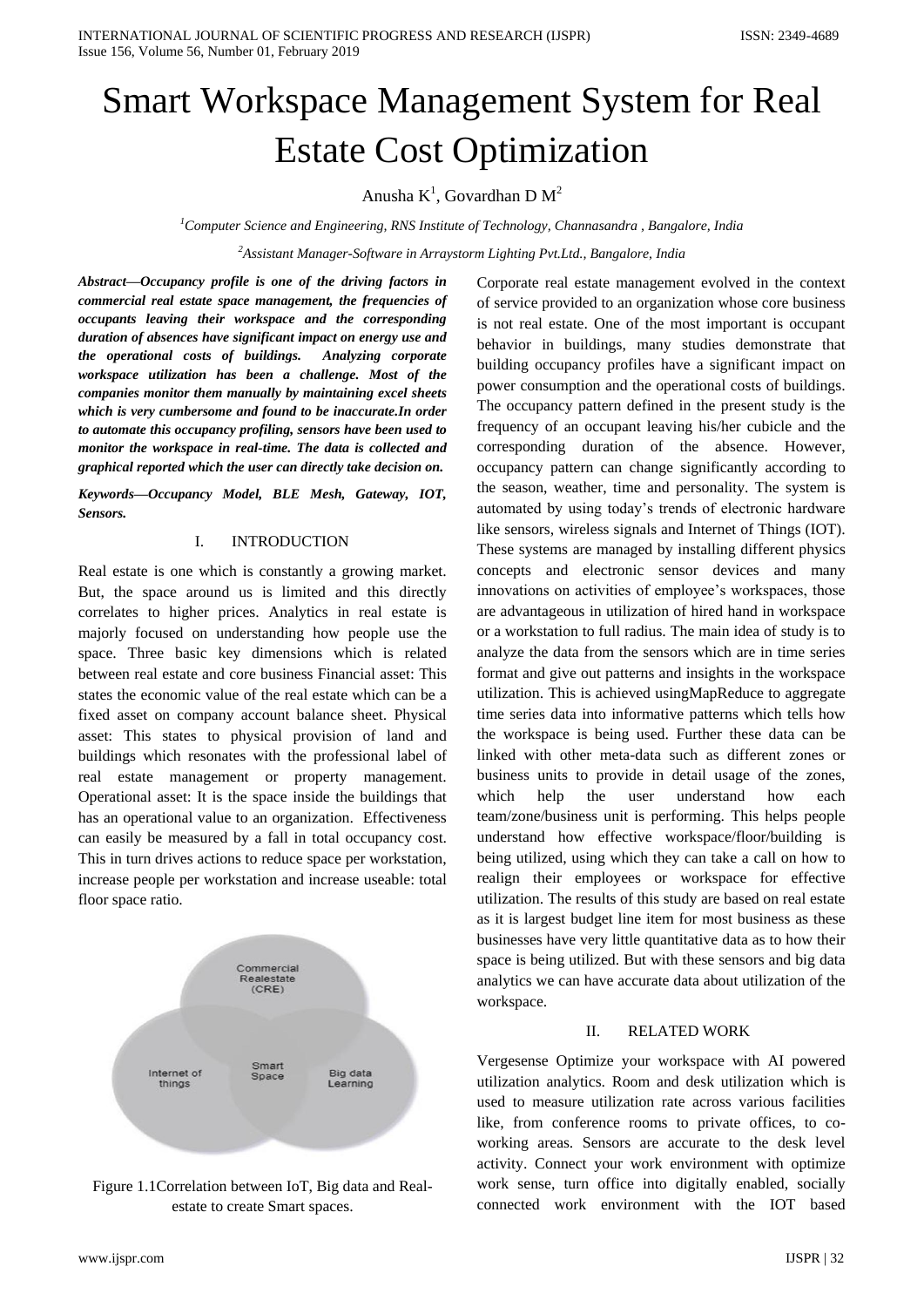optimized work sense platform by rapal. Osram's Encelium light management system and lightelligence cloud offer an ideal platform for solutionsfor real estate initiatives.

## III. METHODOLOGY

Aggregating time series data to convert it into pattern insights, time series insights is built for storing, visualizing and querying large amount of data, such as that generated by IOT devices, in other words time series is a series of data points indexed in time order. Most commonly a time series is a sequence taken at successive equally spaced points in time.

As far the hardware part is concerned, the product hardware consists of processor and a communication module. Camera component which has a resolution of 5MP is used, the Field of View (FOV) being 72 degrees. Processing is done on a single board computer which has quad cores and clocked at 1.4 GHz communication is through a wireless module. The product shall be mounted on wall/ceiling depending on the requirement. It can cover an area of around 250 sq. ft. when it is mounted at a height of 8ft. The functionality of the above hardware is described as follows the product shall capture an image and process the image using Deep Neural Network (DNN) algorithms to count the number of people in the image. This information will be passed on the host through the Bluetooth interface. Data received to the host shall be pushed to the cloud server and will be used for analysis. It is to be noted that device does not store any image for privacy reasons.



Figure 3.1System design for activities-based workspace management system.

Activities based for workspace management system is used to know where work space is unutilized and what time generally it is free and to produce various sort of charts like peak hour occupancy and hour-wise chart. On work area, table and floor or building where devices are

installed, by automating the management of whole building and step by step into floors, layouts, grouping of floors into different parts. Figure 2. Represents the system design activities which is divided in three parts that is clients, web site and database. The study is implemented using MEAN stack technology.



Figure 3.2. IOT Stack or Baseline solution

Real-time customized data with our patented sensor technology. Secure and independent of the city's IT network. Plug and play wireless mesh, easy to retrofit and fully managed service. Self-learning from data for smart control, predictions and recommendations. API that integrates easily with workspace systems.



Figure 3.3. Context diagram for activities-based workspace management system.

#### IV. RESULTS AND DISCUSSION

In today's workspace management activities, which consists of corporate areas is found to be very hectic job, so to optimize the same and to increase efficiency in maintain the real estate this study is implemented. This fundamentally tries to overcome these hurdles smartly and focus on achieving the best efficiency seat occupancy as much as possible. It should include important findings discussed briefly. Below is the example of rooms available in each floor and the statistics of floors available in each room is given. Figure 4.2. Represents the occupancy data of monthly data, where x-axis represents the time or days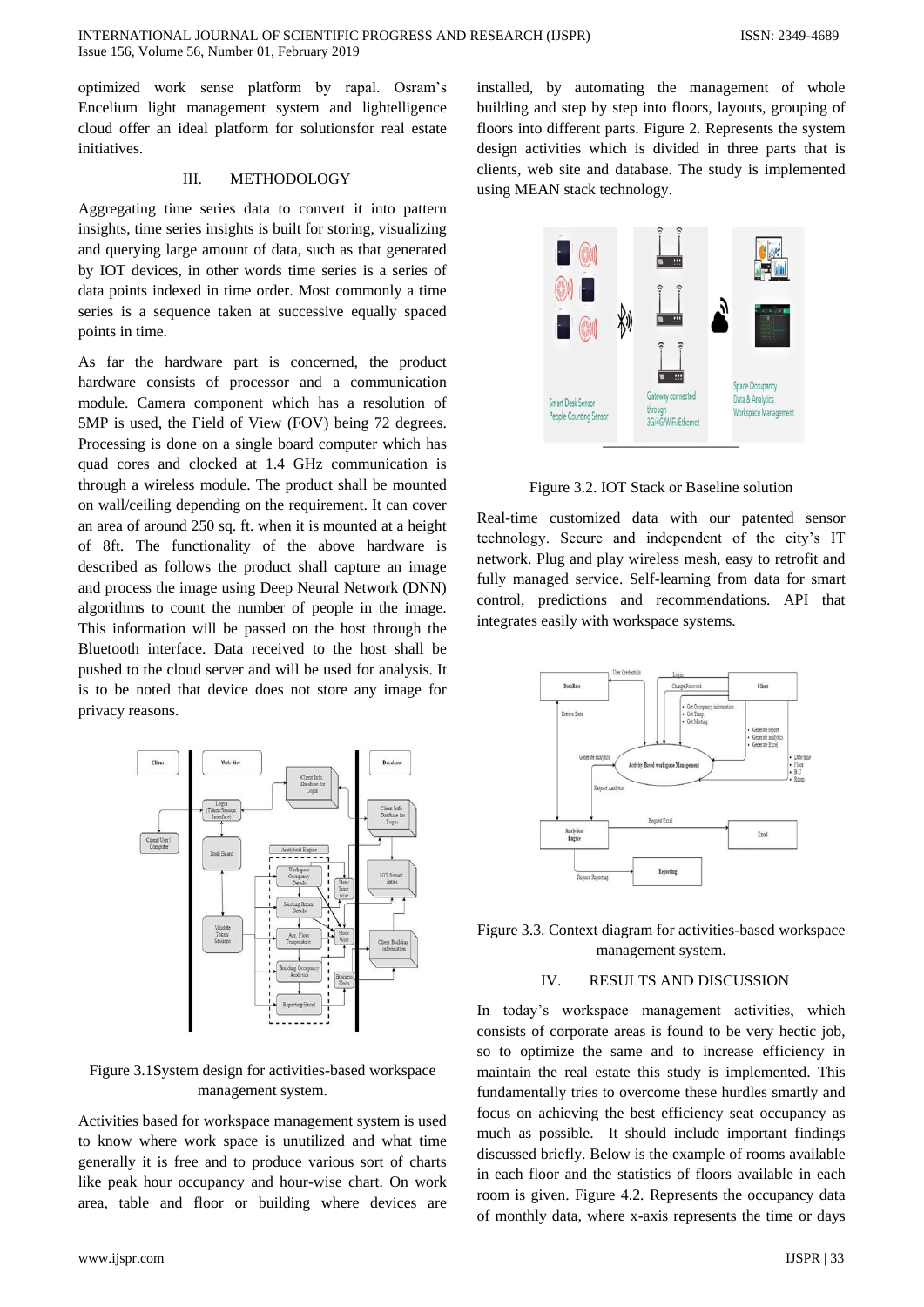and the y-axis represents the percentage of seats filled in the workspace. Figure 4.3. Displays the hourly occupancy pattern with the given datasets.



Figure 4.1. Heat Map of Floor Occupancy

As per the knowledge, companies don't have any reports about utilization of workspace management. So, plans for using advanced reports to be focused on areas like workspace is underutilized. By making more intelligent workspace, where work area is constantly ready to put the names down the desk as they require and are not left vacant, users can cut down the required space up to 30%. Using mongo DB aggregation which uses map reduce for processing the data which consists of large volumes of data into useful aggregate results. The workspace uses the hybrid architecture where all hosts sends the sensor data.



Figure 4.2. Occupancy pattern for monthly data.

Space conflicts can be cleared by detailing, who are occupied and exact time they use of that work space. This agree to users to know when they are finished the work and to free the space. Figure displays the occupancy pattern for weekly monthly and custom data where the chart displays the number of seats filled versus time data. The mountable database and in-built administration tools allow to adjust the activities-based workspace management

software to the changing demand of corporate on business and making sure that investment is safe.



Figure 4.3. Displays the hourly occupancy pattern with prediction.

### V. CONCLUSION AND FUTURE SCOPE

The study is focused on using real-time analysis to improve real estate efficiencies and reduce operating expenditures for real estate managers. Hence based on analytics and insights provided the usage of the space can be optimized and thus reducing the real estate cost of the company. As limitations is concerned the progressive growth of hardware space has created solution which help personalize the space around them. But this needs change in local regulatory laws to define physical tracking of humans. The future scope is to collect data in these systems which will eventually define how future cities and buildings are built. The use of real time occupant tracking will change the course of urban cities, with advent of mixed reality occupants now experience things in real time globally.

#### ACKNOWLEDGEMENT

This research was supported by D M Govardhan who provided insights and expertise that greatly assisted the research an also for providing valuable comment and suggestions, this support is greatly appreciated.

## **REFERENCES**

- [1] "An analysis of daily occupancy performance: a basis for effective hotel marketing?" Douglas Jeffref, Robin R. D. Barden volume: 12 issue 3,200.
- [2] "A model of satisfaction wit open-plan office conditions: COPE field findings." Jennifer A. Veitch, Kate E. Charles September 2007.
- [3] "Analysis of patterns of spatial occupancy in urban open space using behaviour maps and GIS," 25 August 2010.
- [4] "Statistical analysis and modelling of occupancy patterns in open-plan offices using measured lighting-switch data",Wenkuei chang, Tianzhen Hong, January 2013.
- [5] "AnalysisRevealing occupancy patterns in an office buildings through the use of occupancy sensor data", carlos durate, Kevin van den wymelenberg, craig rieger volume 67, december 2013.